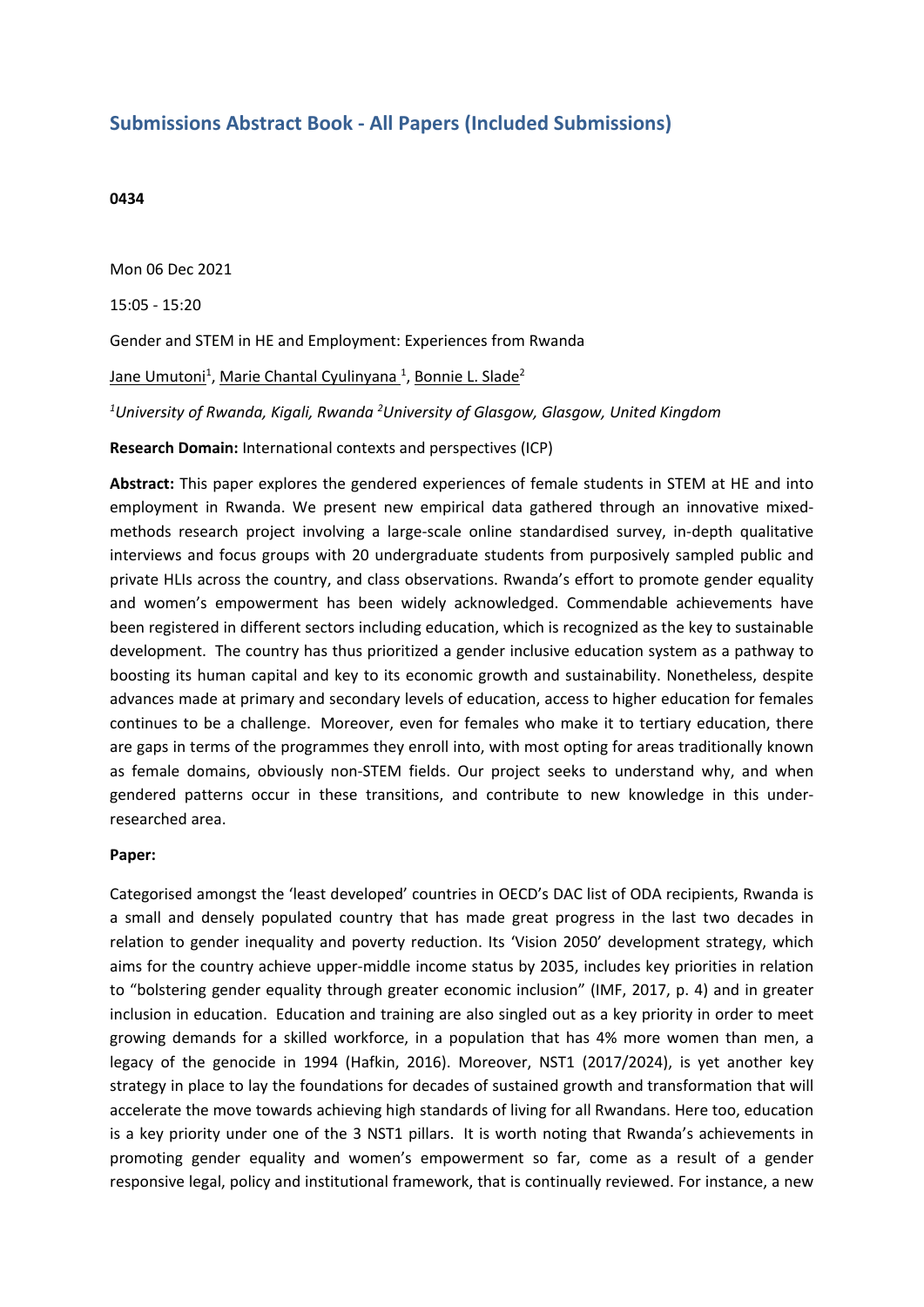National Gender Policy (2021) is in place, with newly set priorities and objectives. According to the most recent WEF Report (2021), Rwanda is currently ranked  $7<sup>th</sup>$  in closing the gender gap at 80.5%. However, despite these efforts and achievements, key gender gaps persist, not only in education but also in other priority areas.

In the recent past, Rwanda has achieved <sup>a</sup> stable gender parity in primary and secondary education with current girl's enrollment at 49.7% and 53.2% in 2018 respectively due to various initiatives promoting girls' education such as 12YBE and other affirmative actions. Nevertheless, despite positive trends, female's representation in ICT Education (41.8% in 2017), tertiary education (38%), TVET program (43.8% in 2018) and the number of girls enrolled in Science, Technology, Engineering and Math (STEM, 45.6% in 2018), remains relatively low compared to their male counterparts. Correspondingly, WEF report (2016) highlighted the same trend where women were underrepresented among STEM graduates for which the global gender gap stood at 47 percent, with 30 percent of all male students graduating from STEM subjects

Retention research in HE stresses the importance of conceptions of belonging at university and supportive social connections, between students, students and their families, with local communities and, importantly, between students and university staff (Thomas, 2012; see also Tinto 2006). Whilst <sup>a</sup> feeling of 'belonging' might be important for all students, they are especially crucial for those viewed as 'other' to the traditional conceptions of the student. Students who are from more financially disadvantaged backgrounds, those who have had <sup>a</sup> break in education, and/or those with family/caring commitments (the majority of whom will be women) are more likely to face greater degrees of challenge accessing university (Lestrade, 2012, Atuaheni, 2013, University of Rwanda, 2017), especially as strategies to widen access are increasingly undermined by neoliberal imperatives (Ogachi, 2014). A study conducted by the University of Rwanda (2017) found that, next to performance, funding also plays <sup>a</sup> key role in determining students' entry into higher education in Rwanda. As well as socio-economic background and age/maturity, other aspects of identity and social positioning can also work intersectionally with gender to further complicate <sup>a</sup> student's likelihood of accessing and succeeding at university. Research is also limited in global South contexts as to the experience of those who do successfully transition to <sup>a</sup> skilled occupation in <sup>a</sup> STEM field, including the impact of gendered workplace cultures and practices on their sense of belonging and success within their new fields.

Our project seeks to understand *why, and when* gendered patterns occur in these transitions and contribute to new knowledge in this under-researched area. This mixed-methods project involves both quantitative (a large-scale online standardised survey) and qualitative (interviews with undergraduate male and female students). This innovative methodological approach is explored in another paper in this symposium by our colleagues Dr. Emma Seddon and Prof. Catherine Lido. At the time of writing (July 21) we are rolling out the survey, and we will also be reporting preliminary findings from the Rwandan context, supplemented by preliminary findings from 20 in-depth interviews with undergraduate students.

**References:** Atuahene, F. and Owusu-Ansah, A. (2013) A Descriptive Assessment of Higher Education Access, Participation, Equity and Disparity in Ghana, SAGE Open, 3, 3. Accessed at: <https://doi>. org/10.1177/2158244013497725.